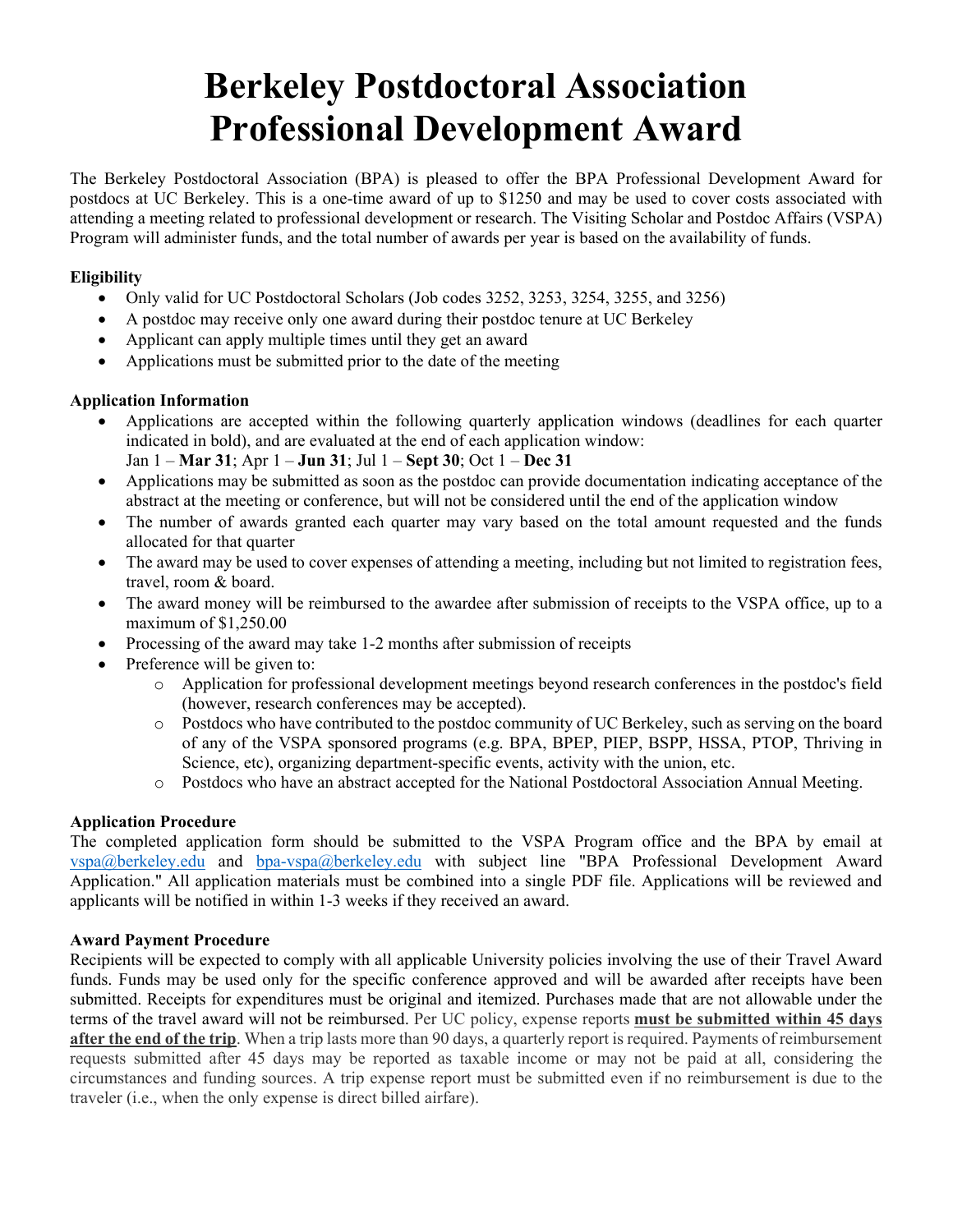# **Application for Berkeley Postdoctoral Association (BPA) Professional Development Award**

BPA Professional Development Awards provide support for registered postdocs to attend major professional meetings to advance their career.

| Date: $\qquad \qquad$                                                      |
|----------------------------------------------------------------------------|
| Cal ID#: $\_\_\_\_\_\_\_\_\_\_\_\_\_\_\_\_\_\_$                            |
| Department:                                                                |
|                                                                            |
| Name of the meeting:                                                       |
| Location of the meeting:                                                   |
|                                                                            |
| Have you received the BPA Professional Development award in the past?      |
| How many conferences have you attended as a postdoc in the last 12 months? |

Please describe in the textbox below your reasons for wanting to attend this conference and how it is going to help you advance your career. (200 words maximum)